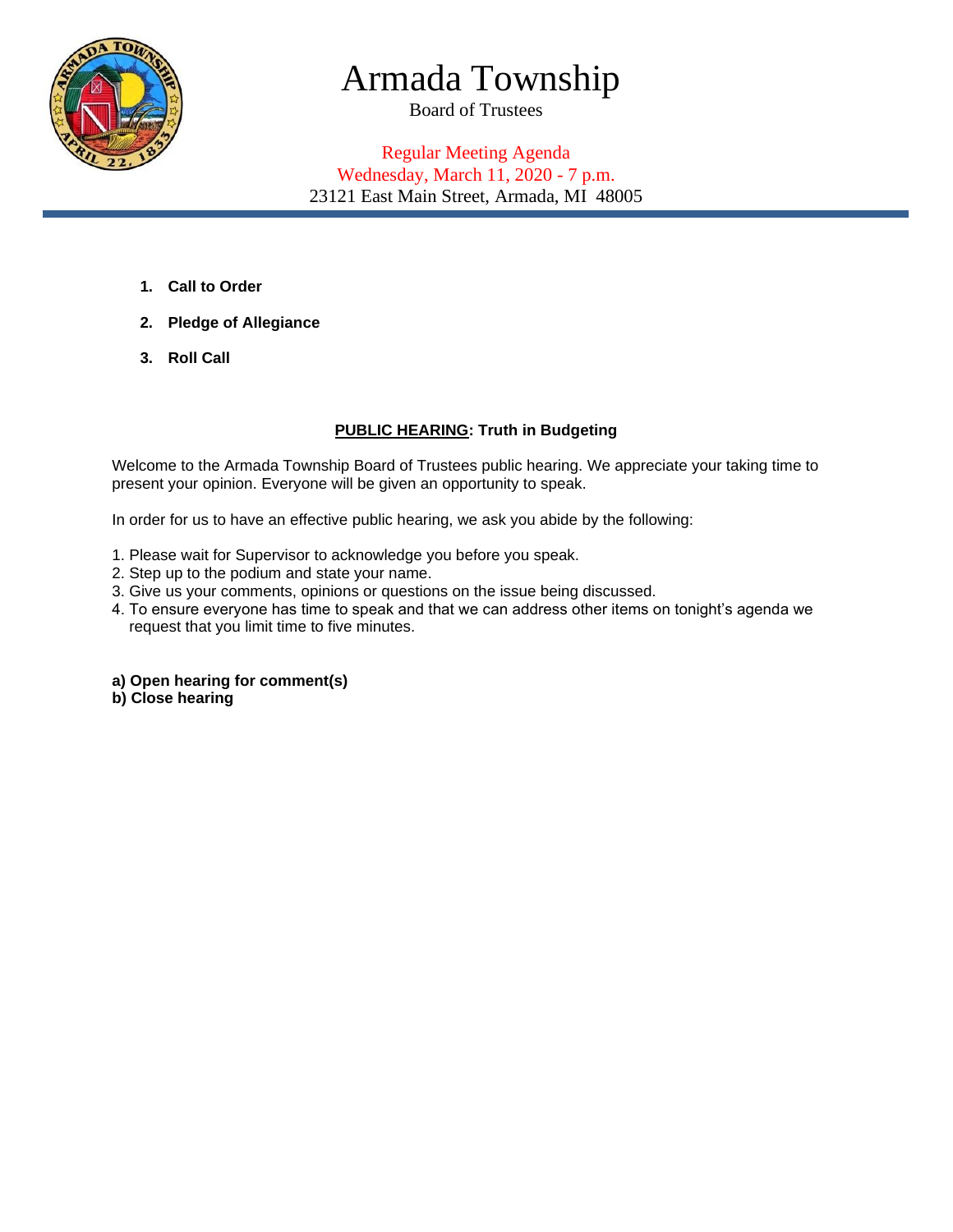

# Armada Township

Board of Trustees

## Regular Meeting Agenda Wednesday, March 11, 2020 - 7 p.m. 23121 East Main Street, Armada, MI 48005

#### **REGULAR MEETING:**

**1. Call to order**

#### **2. Approval of minutes**

- a) February 11 special meeting/work session
- b) February 12 regular meeting
- c) March 3 special meeting/work session
- d) March 3 election commission

#### **3. Set/Amend Agenda**

- **4. Bills**
- **5. Public Comments**

#### **6. Correspondence & Information**

#### **7. Reports**

- a) Fire Department
- b) Code Official
- c) Planning Commission
- d) Building Department
- e) Macomb Agricultural P.D.R.
- f) Parks & Recreation
- g) Water/Sewer Update
- h) Macomb Orchard Trail
- i) Senior Center
- j) Treasurer

### **8. Unfinished Business**

- a) Petition of Armada Twp. On permit issued to Edward P. Kerner Update
- b) Village of Romeo: Reinstated and Amended Intergovernmental Agreement for Sewage Disposal Service
- c) Heritage Lane
- d) Community Planner

#### **9. New Business:**

- a) Truth in budgeting: Township operating millage rate 2020-2021 .7235 mills
- b) Truth in budgeting: Fire special assessment rate 2020-2021 3.25 mills
- c) Truth in budgeting: Fire ALS millage rate 2020-2021 1.5 mills
- d) 2020-2021 Fire fund budget
- e) 2020-2021 General fund budget